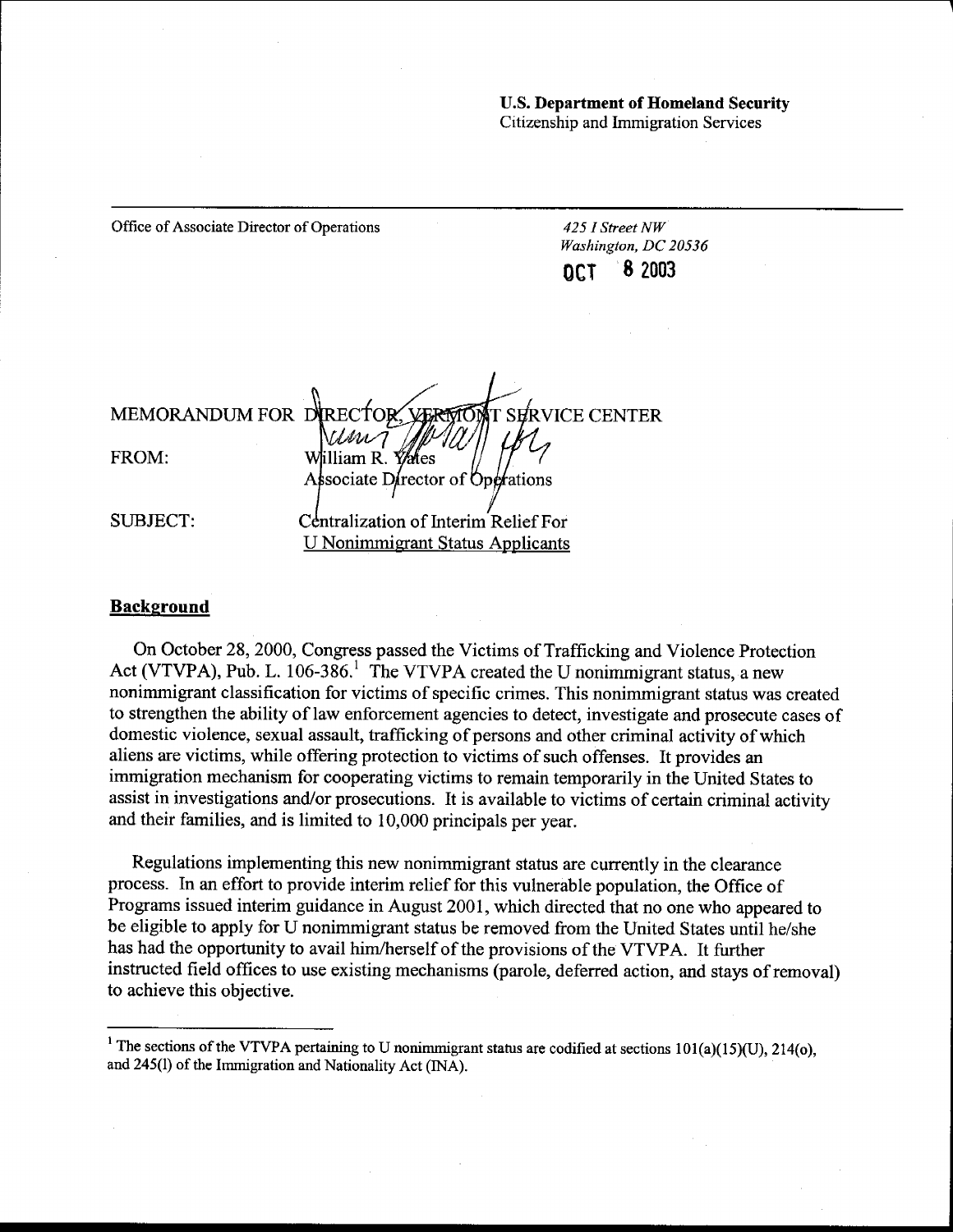# Memorandum for Director, Vermont Service Center Page 2 Subject: Centralization of Interim Relief For U Nonimmigrant Status Applicants

Since this guidance was issued, it has become apparent that until the regulations implementing the U nonimmigrant status are published, a more unified, centralized approach is needed in the interim relief process. Many field offices have been unsure how to proceed in granting interim relief, which has resulted in inconsistent treatment of potential U nonimmigrant status applicants. It is for these reasons that the U nonimmigrant status interim relief process will be centralized at the Vermont Service Center (VSC) effective immediately.

#### **Centralization of Interim Relief Process**

The VSC will serve as the "clearinghouse" for early-filed applications and will have jurisdiction to assess deferred action in early-filed U nonimmigrant status cases. Upon receipt of a request for interim relief, the VSC will consider the facts of each case and determine if deferred action is appropriate. Each decision should be considered individually, based on all the facts present. Upon authorizing deferred action, the center director will advise the alien, by letter, of the action taken and advise him or her of eligibility to request employment authorization. The center director will include a copy of a G-312 in the alien's A file and maintain that file for docket control.

Deferred action shall not be assessed in those cases where the applicant is clearly ineligible for U nonimmigrant status or is an aggravated felon, and those cases should be referred to the Bureau of Immigration and Customs Enforcement (ICE) for possible issuance of a Notice to Appear. If the VSC determines that the case is not suitable for deferred action, the alien should be notified of that decision by letter.

By their nature, U nonimmigrant status cases generally possess factors that warrant consideration for deferred action. In some cases, however, there may be factors present that would militate against deferred action; cases should therefore receive individual scrutiny. The VSC should maintain records of all assessments of deferred action for statistical and tracking purposes. In addition, a process for periodic review of the deferred action decisions made by the VSC is planned. Upon publication of the regulations implementing the U nonimmigrant status, the VSC will send a letter informing early filers to submit an application on the proper form, and monitor the early-filed list to determine whether those assessed deferred action have applied. The VSC will terminate deferred action and refer those who fail to apply within the timeframe established by the regulation to ICE for possible issuance of a Notice to Appear, or for removal.

#### **Eligibility to apply for U nonimmigrant status**

Before determining whether to grant a form of interim relief, VSC personnel must first determine whether the alien adequately demonstrates that he/she may possibly be eligible to apply for U nonimmigrant status when regulations are issued. This would be demonstrated by the submission of *prima facie* evidence of each eligibility requirement. In other words, the alien must produce sufficient evidence to render reasonable a conclusion that the alien may be eligible for U nonimmigrant status when regulations are issued implementing that status. This is not a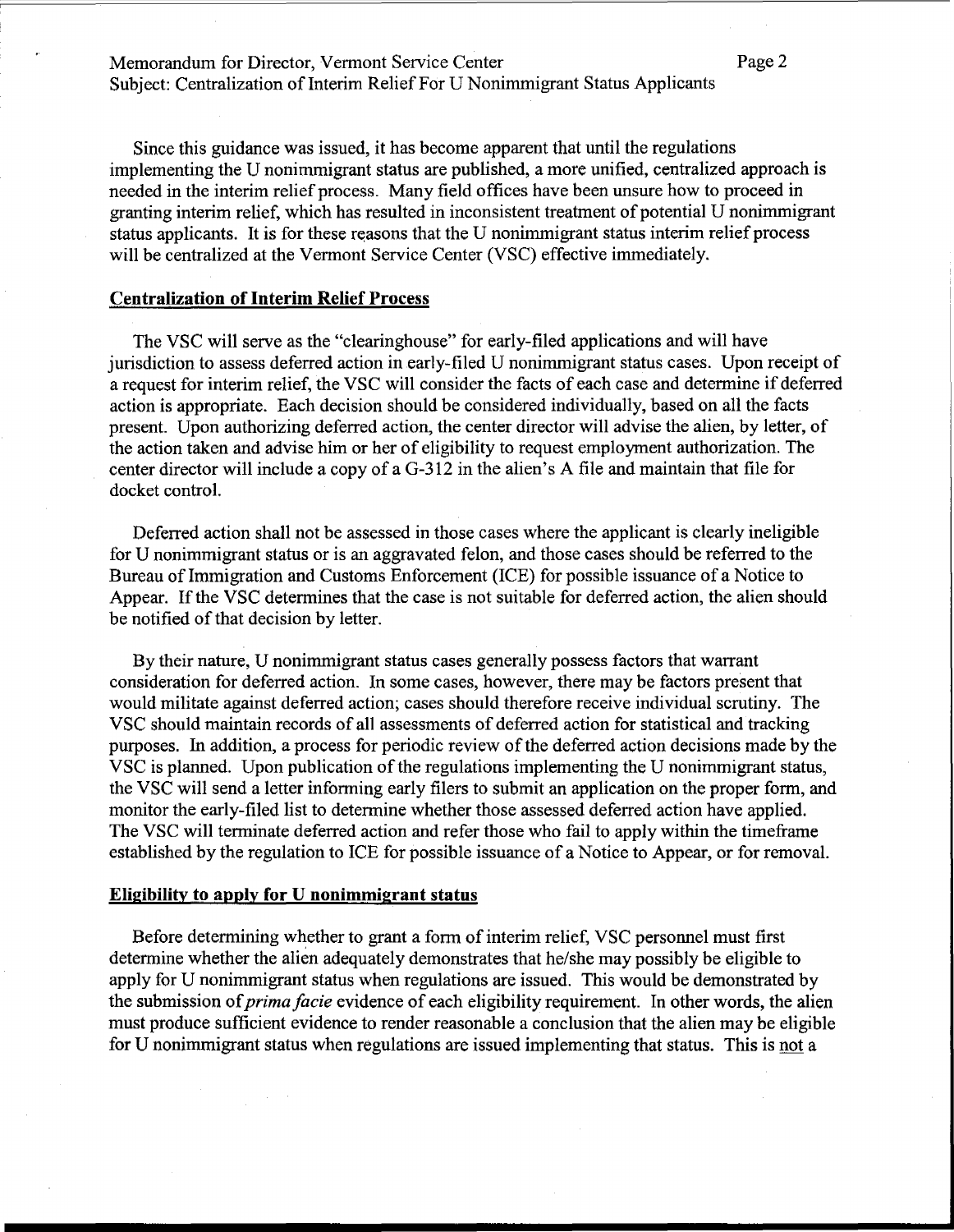# Memorandum for Director, Vermont Service Center Page 3

Subject: Centralization of Interim Relief For U Nonimmigrant Status Applicants

determination that an alien is or is not eligible to apply, or an adjudication of the claim itself. It is a conclusion reached by examining the documents accompanying the request for interim relief based upon perceived eligibility.

The four basic eligibility requirements that an alien must satisfy in order to be classified as a principal U nonimmigrant are set out in the VTVPA. Therefore, in order to be eligible to apply for interim relief, an alien must present evidence demonstrating that:

- 1. He/she has suffered substantial physical or mental abuse as a result of having been a victim of certain criminal activity;
- 2. He/she (or in the case of an alien child under the age of 16, the parent, guardian, or next friend of the alien) possesses information concerning that criminal activity;
- 3. He/she (or in the case of an alien child under the age of 16, the parent, guardian, or next friend of the alien) has been helpful, is being helpful, or is likely to be helpful to a Federal, State, or local law enforcement official; to a Federal, State; or local prosecutor; to a Federal or State judge; to the INS; or to other Federal, State, or local authorities investigating or prosecuting the criminal activity; and
- 4. The criminal activity described violated the laws of the United States or occurred in the United States (including in Indian country and military installations) or the territories and possessions of the United States.

The criminal activity referred to above is listed at INA  $\S$  101(a)(15)(U)(iii). It is that involving one or more of the following or any similar activity in violation of Federal, State, or local criminal law: rape; torture; trafficking; incest; domestic violence; sexual assault; abusive sexual contact; prostitution; sexual exploitation female genital mutilation; being held hostage; peonage; involuntary servitude; slave trade; kidnapping; abduction; unlawful criminal restraint; false imprisonment; blackmail; extortion; manslaughter; murder; felonious assault; witness tampering; obstruction of justice; perjury; or attempt, conspiracy, or solicitation to commit any of the above mentioned crimes.

When considering whether an alien has presented sufficient evidence demonstrating he/she may be eligible to apply for U nonimmigrant status and thus eligible to request a form of interim relief, VSC personnel must examine each of the U nonimmigrant status eligibility requirements, taking into consideration the guidance below.

#### Law enforcement certification

The possible U nonimmigrant status applicant does not have to be identified to the VSC through a law enforcement official. However, any request for interim relief from a possible U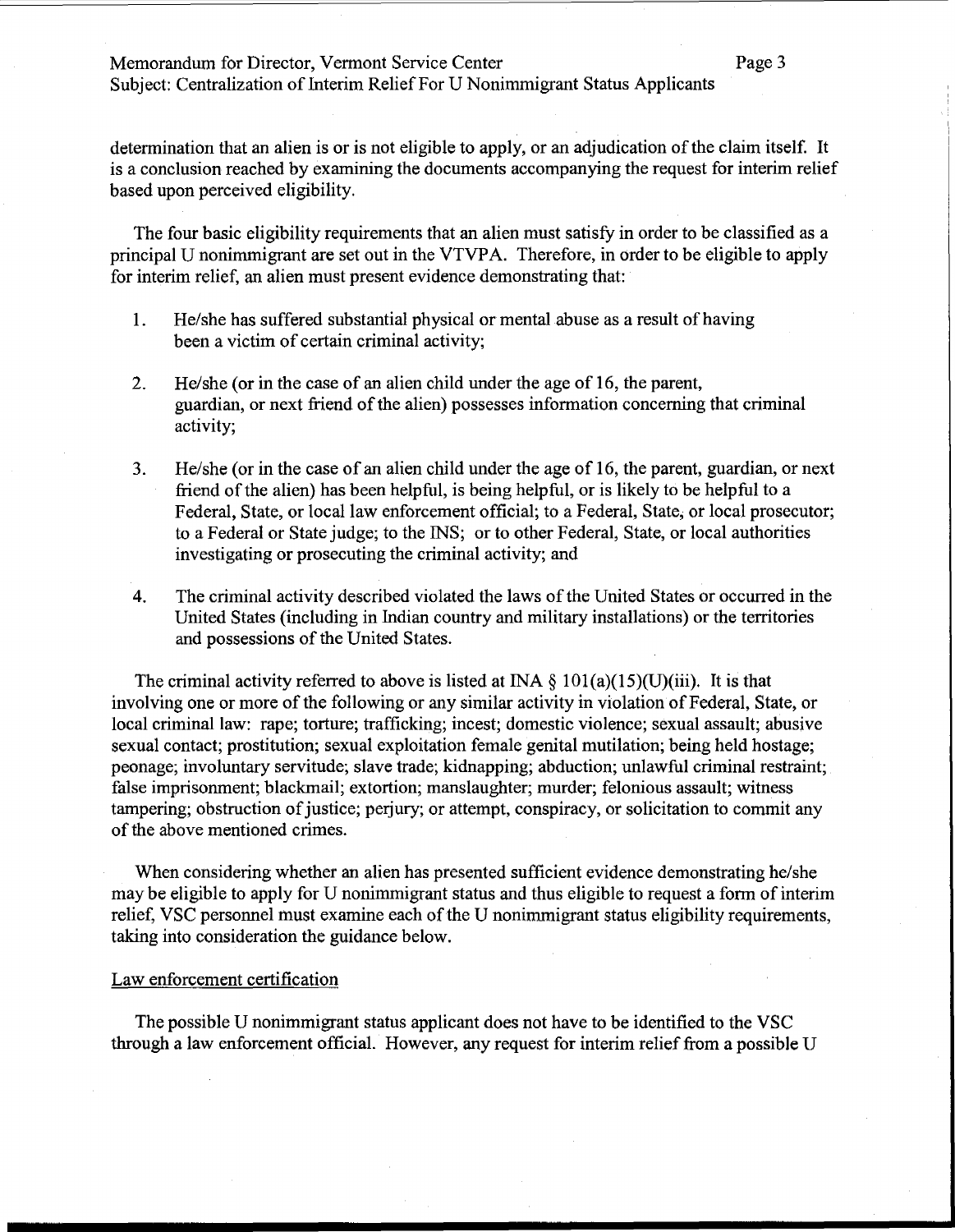# Memorandum for Director, Vermont Service Center Page 4 Subject: Centralization of Interim Relief For U Nonimmigrant Status Applicants

nonimmigrant status applicant must be accompanied by some form of certification from a law enforcement official attesting to the fact that the alien has been, is likely to be, or is being helpful in the investigation or prosecution of criminal activity designated in the VTVPA. There currently is no official DHS-created law enforcement certification form. Therefore, the law enforcement official certification may be in the form of a letter, or a form created by a nongovernmental organization or an applicant's attorney or representative, and should:

- State that the person was a victim of one or more of the crimes listed in the statute;
- Identify the crime(s); and
- Verify the victim is, has been, or is likely to be helpful to the prosecution or investigation of the criminal activity.

Whatever form the certification takes, it must in all cases be signed by the law enforcement official investigating or prosecuting the criminal activity. The certification submitted must have been signed within six months immediately preceding the submission of the request for interim relief. In addition, the VTVPA does not require the U nonimmigrant status applicant to assist in both the investigation and prosecution of the criminal activity; the assistance offered by the possible U nonimmigrant status applicant may be in either the investigation or the prosecution, or both.

It is important to note that the law enforcement certification does not have to come from a Federal law enforcement official. Section 214(0)(1) of the INA identifies from whom a certification may be accepted. The certification may come from a Federal, State or local law enforcement official, prosecutor, judge or other Federal, State, or local authority investigating the criminal activity. Further development of the range of criminal activity involved and the types of certifying government officials will occur in the rulemaking process. At this point, VSC personnel should keep in mind that circumstances will vary from case to case, and it is better to err on the side of caution than to remove a possible U nonimmigrant status applicant.

#### Time element

The fact that the criminal activity occurred a number of years prior to the current request or that the case in which the applicant is the victim is closed is not a determinative factor at this stage. The statute contemplates that a person may be eligible for U nonimmigrant status as a result of having been a victim of a crime that occurred at some point in the past. Until there are regulations interpreting this statutory requirement, VSC personnel should not deny interim relief based on the fact that the criminal activity at issue occurred prior to the enactment date of the VTVPA.

#### Level of harm

The VTVPA does not specifically reserve U nonimmigrant status solely for individuals who have suffered the most harm. As with any form of immigration benefit with a harm component, there are some applicants who present cases with more harm than others. Whether the level of harm meets the statutory requirement of substantial physical or mental abuse will be a question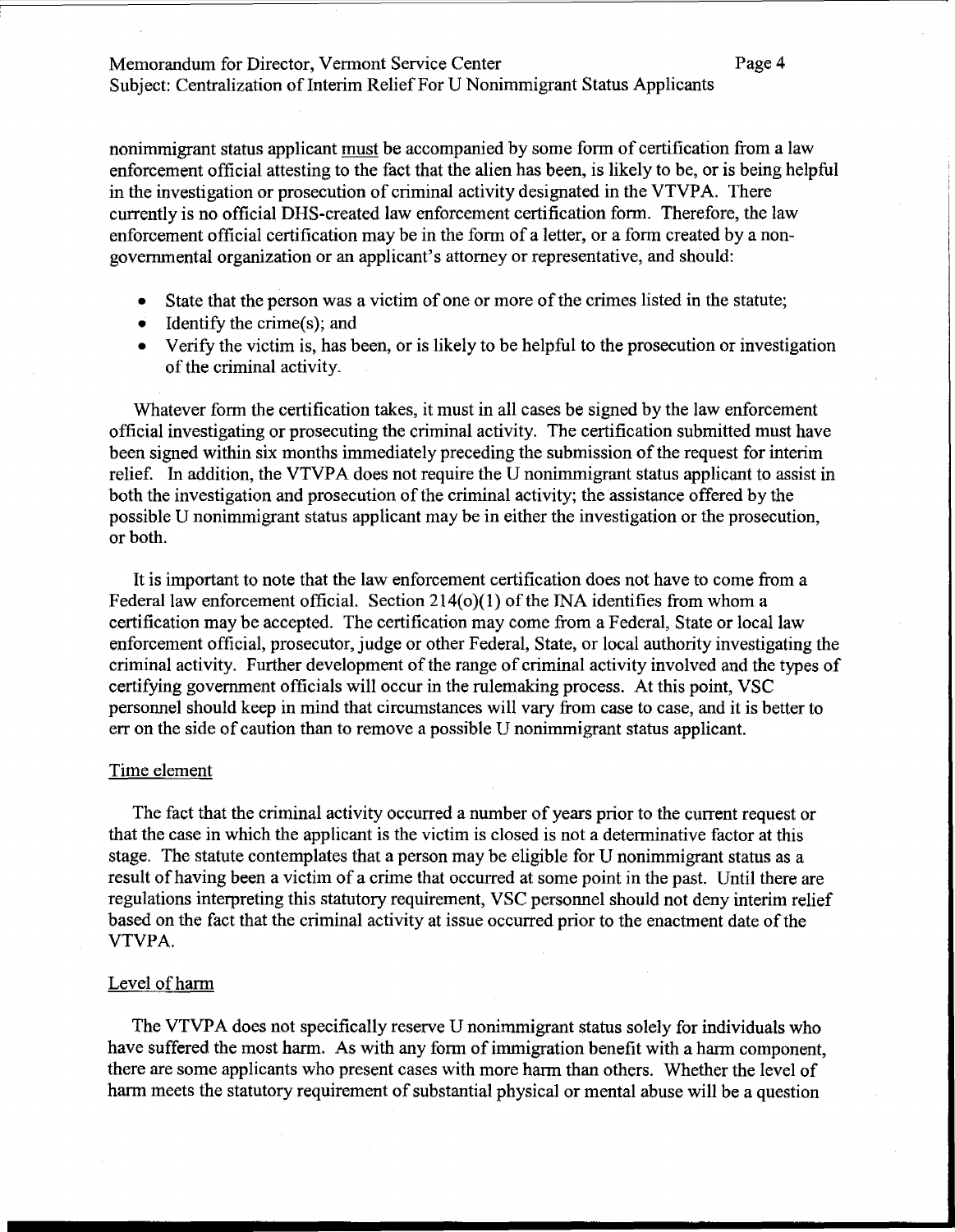Memorandum for Director, Vermont Service Center Page 5 Subject: Centralization of Interim Relief For U Nonimmigrant Status Applicants

Bureau of Citizenship and Immigration Services (CIS) officers adjudicating the U nonimmigrant status application will decide in accordance with the regulations once they are promulgated. Therefore, for interim relief purposes, "substantial physical or mental abuse" should be broadly interpreted. Similarly, the fact that the criminal activity involved in the case was classified as a misdemeanor as opposed to a felony should not be a factor in determining eligibility for interim relief.

#### **Eligibility for Interim Relief**

Once an individual is determined to have submitted *prima facie* evidence of his/her eligibility for U nonimmigrant status, VSC personnel must then decide whether to exercise discretion and assess deferred action. Absent adverse factors, deferred action will be assessed following established CIS guidelines. Officers should note that if the alien is in removal proceedings or has a final removal order, the VSC does not have jurisdiction to assess deferred action. The applicant shall be notified in writing if his/her submission does not establish a *prima facie* case or if deferred action cannot be assessed due to lack of jurisdiction.

It is important to note that deferred action does not confer any immigration status upon an alien. Since deferred action is not an immigration status, no alien has the right to deferred action. Deferred action does not preclude the CIS from commencing removal proceedings at any time against an alien.

#### **Employment Authorization**

Although deferred action is not an immigration status, an alien may be granted work authorization based on deferred action in his or her case pursuant to 8 C.F.R. 274a.12(c)(14). If the alien is placed in deferred action, the VSC will notify the alien that he or she may submit an 1-765, Application for Employment Authorization. After the initial deferred action decision and issuance of a one-year employment authorization document, the VSC will hold these files and review the deferred action decision upon each application for extension of work authorization.

## **Derivative U Nonimmigrant Status Applicants**

To avoid extreme hardship, the VTVPA authorizes CIS to provide U nonimmigrant status to the spouses, children, and, in the case of a child under the age of 16, the parents of  $U$ nonimmigrants. This would require certification by a government official that an investigation or prosecution would be harmed without the assistance of the spouse, child, or in the case of an alien child, the parent of the alien.

Family members who may be eligible to receive derivative U nonimmigrant status and who are present in the United States should not be removed, and shall be eligible for interim relief. The eligible family member(s) must demonstrate extreme hardship if removed from the United States and must also submit a certification of a government official that an investigation or prosecution would be harmed without the spouse, child, or parent of the principal. This certification must comply with the guidelines outlined in this memo.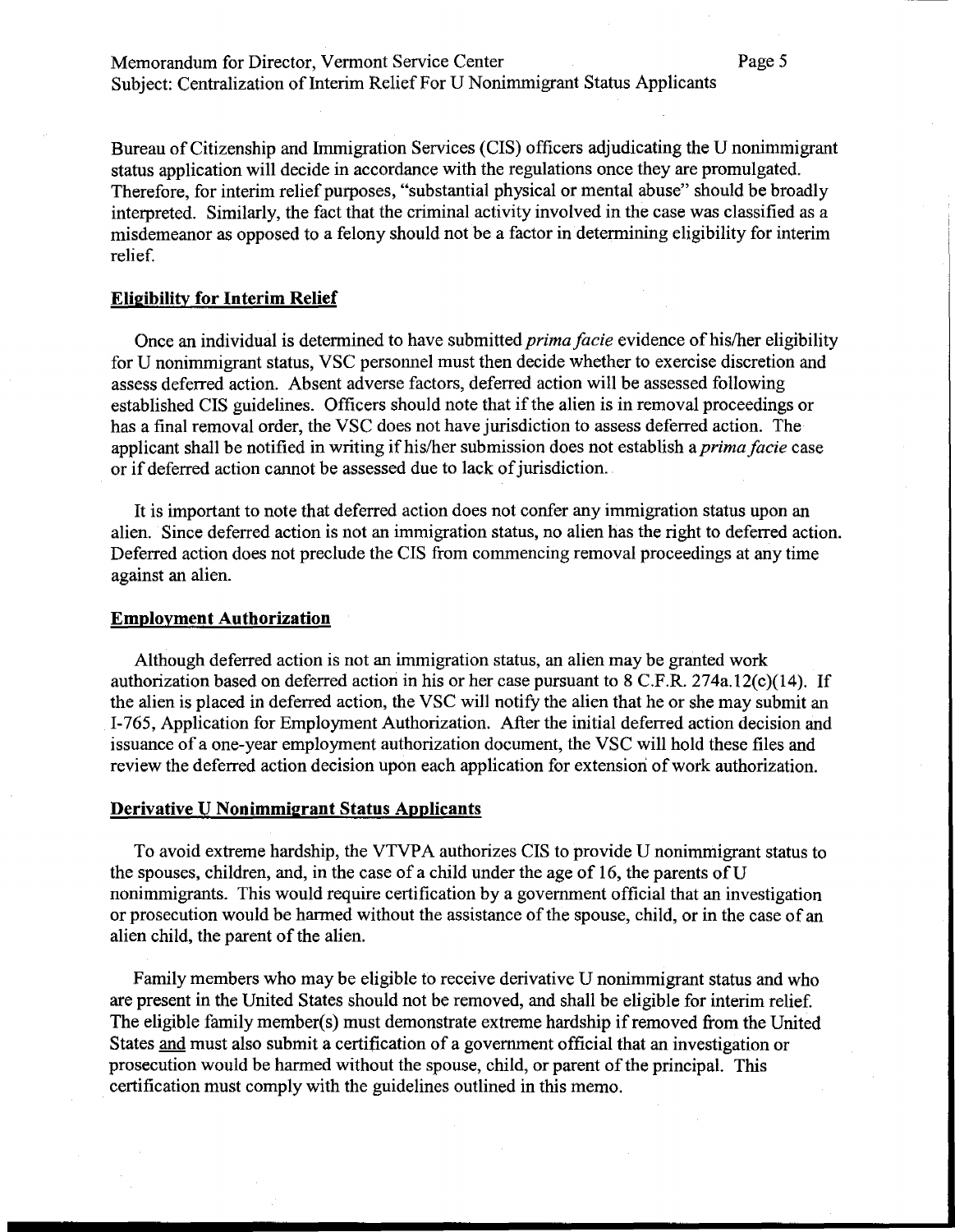# Subject: Centralization of Interim Relief For U Nonimmigrant Status Applicants

## **Reporting Requirements**

Deferred action is a resource utilization tool. Therefore, the VSC should maintain statistics on deferred action cases to ensure that it is being used appropriately. These statistics are to be maintained on a current basis so that data can be readily extracted upon request.

Statistics should be maintained in the following categories:

- number of requests in deferred action category at the beginning of the fiscal year;
- number of requests for which deferred action is assessed;
- number of requests for which deferred action is denied;
- number of requests removed from deferred action category;
- number of deferred action requests pending at the end of the fiscal year.

## **Periodic Review**

The VSC adjudicators assigned to the early-filed U applications should conduct interim reviews to determine whether deferred action cases should be continued or the alien removed from the deferred action category. Reviews must determine if there is any change in the circumstances of the case. Results of the review and a recommendation to continue or terminate deferred action would be reported to the center director via memorandum. The center director should endorse the memorandum with his or her decision and return it for inclusion in the alien's file.

# **Termination of Deferred Action**

During the course of the periodic review, or at any other time if the VSC determines that circumstances of the case no longer warrant deferred action, the VSC should recommend termination. Termination may occur for conduct that occurs after the issuance of interim relief (i.e. conviction of a violent crime), for conduct or a condition not disclosed prior to issuance of interim relief, or based on affirmative evidence that the alien unreasonably refused to provide assistance in a criminal investigation or prosecution. The VSC should notify the alien of the decision to terminate by letter. Such a determination is not appealable. Upon termination of deferred action, any relating employment authorization will be revoked in accordance with the standard revocation procedures set out in 8 CFR  $\S$  274a.14(b).

# **Record Keeping And Confidentiality**

It is imperative that documentation be maintained on all U nonimmigrant status applicants. As such, information about the possible applicant, including all pertinent information surrounding the applicant's circumstances, must be maintained in the alien's A-file. If